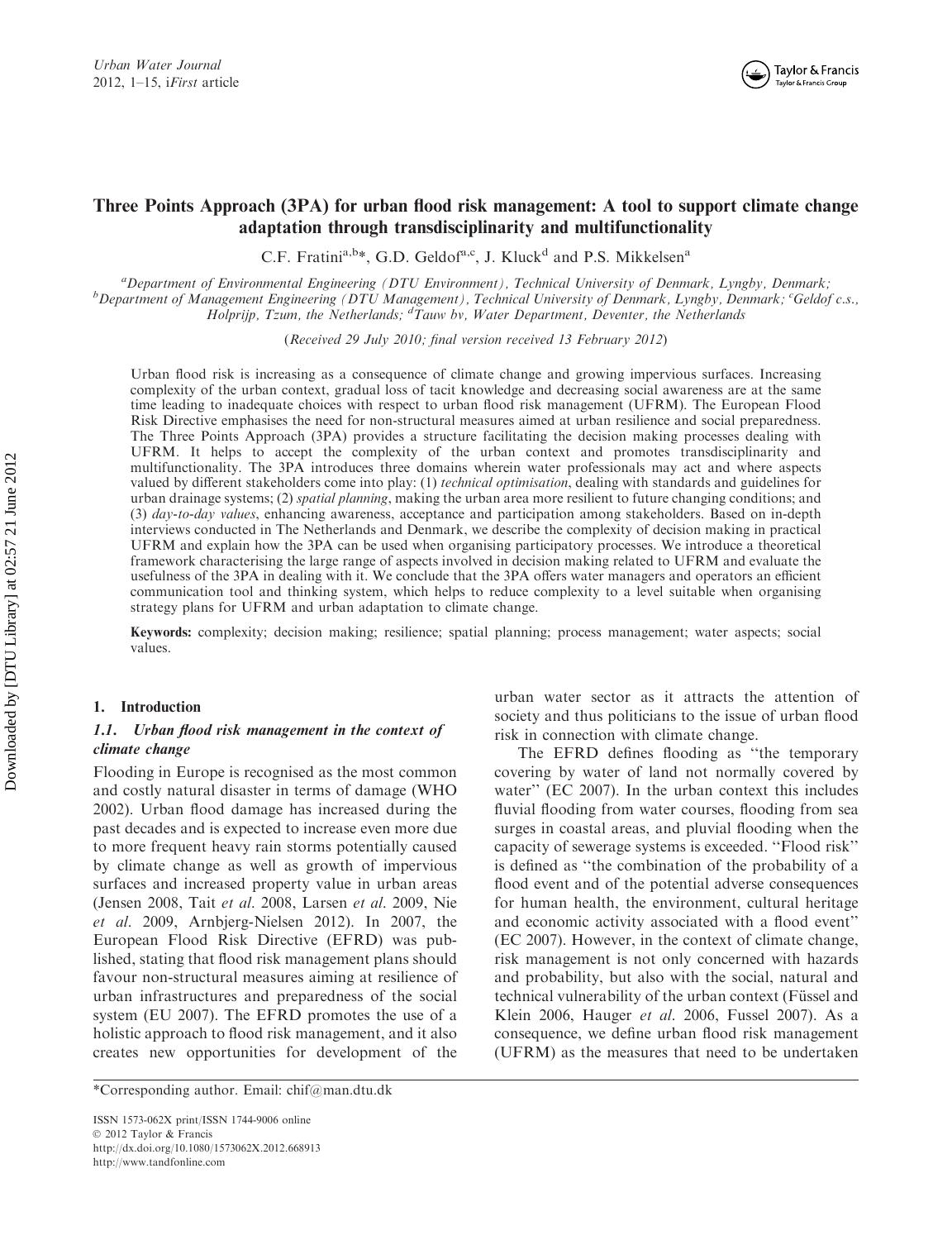to minimise vulnerability associated with a certain flood hazard and its probability.

UFRM has traditionally focused mostly on the underground infrastructures that are part of classical urban drainage engineering. ''Dual drainage'' or ''major and minor systems'' are used in countries like Australia with typically moderate but occasionally very intense rainfall events; here the underground (minor) piped drainage systems are intended only for moderate flows whereas the runoff in connection with heavy rain storms is allowed to discharge above the ground utilising topography and streets (major system) (e.g. Butler and Davies 2000). Such an approach has not generally been used in e.g. Europe, where most national UFRM guidelines until recently have only considered designs of separate or combined sewer systems for surcharge return periods in the range of 5– 10 years as defined in the European standard for planning, design and operation of drain and sewer systems outside buildings (EN 752:2008 2008), and where local implementations of the EFRD have sometimes not fully addressed pluvial flooding. Water professionals have however lately realised that in order to deal with increasing urban flood risk, it is necessary to combine underground and above ground systems (Ashley et al. 2007b, Geldof and Kluck 2008, Price and Vojinovic 2008, Tait et al. 2008).

In the white paper on climate change adaptation, the Commission of the European Community (2009) states that: ''evidence suggests that working with nature's capacity to absorb or control impact in urban and rural areas can be a more efficient way of adapting than simply focusing on physical infrastructure. Green Infrastructure can play a crucial role in adaptation in providing essential resources for social and economic purposes under extreme climatic conditions''. However, when designing area-based solutions within the urban space particular attention should be given to public amenities (Brilly 2007), like traffic, energy supply, media, water supply, health care, food supply, safety and other aspects directly involving the inhabitants of the specific urban area. Responses to climate change cannot solely be technological, but will require changes in lifestyle and expectations in the social environment (Ashley et al. 2007a). In particular, several studies have proven that the management of urban flood risk in the context of climate change requires more attention to urban planning and social participation than is currently the case (Brown 2005, Rauch et al. 2005, Price and Vojinovic 2008).

#### 1.2. Functional and relational complexity in UFRM

Urban flood risk management exhibits a lot of complexity (Abebe and Price 2005, Levy et al. 2007).

Geldof (1995a, 1995b) introduces the concept of complexity in relation to the many uncertainties characterising ''integrated water management'' and argues that it is necessary ''to adapt water management to the ever changing surroundings''. Engineers need to look at problems not only considering the sole technical relation among system components but also taking into account the uncertainties generated by the influence of nature and society. According to Rauch et al. (2005), recent studies on urban water management have increasingly advocated the need for more ''integrated'' approaches and asserted that ''integration is being pursued and implemented predominantly at two conceptual levels: 1) integrating the technical system with the receiving waterway environment, and 2) considering the interactions and influence of the human system with the technical system''. Healey (2006) argued that ''places and their qualities, both social and physical, are thus double creations  $(\ldots)$ planning activity can be understood both as part of an effort of collective imagination about place qualities, and as a set of relational webs which, intersecting with other relations, can produce substantial resources and constraints on other relational dynamics''. In a study about the cooperation between municipalities and water boards in the Netherlands, Geldof et al. (2007) examined how water professionals cope with complexity and uncertainty, and they distinguished two dimensions in complexity. Based on these premises it appears logical to distinguish between two kinds of complexity:

- . Functional complexity, when complexity is related to the physical dimensions of the urban space and to the range of functions assigned to technical objects (e.g. infrastructures).
- . Relational complexity, when complexity is related to humans and in particular to the different views and perspectives of the actors involved in the decision making process.

## 1.3. Multifunctionality and transdisciplinarity in UFRM

Addressing functional and relational complexity requires different skills and approaches. To cope with functional complexity and create multifunctional urban spaces that can deliver the range of functions required, water professionals need to use their technical knowledge in cooperation with other professionals not focusing solely on water infrastructures. The term ''multifunctionality'' has been used in studies regarding agricultural development since the 1990s (Renting et al. 2009), and in connection with the promotion of sustainable development (UNCED 1992, FAO 1999,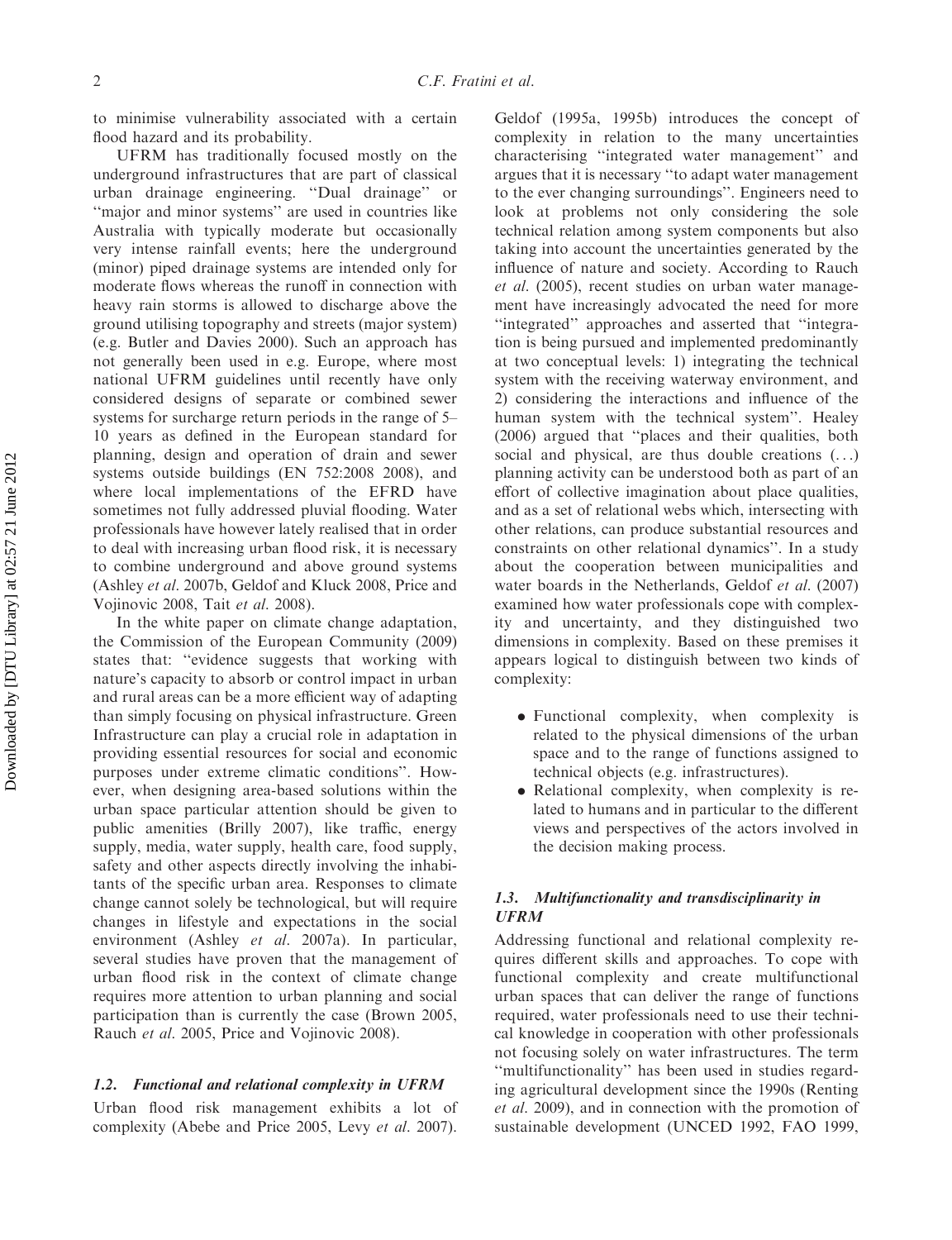OECD 2001). Wolf and Meyer (2010) used it in the context of spatial planning and referred to ''three main groups of landscape functions, i.e. economic (production-oriented), ecological (regulatory) and social (cultural, aesthetic, ethical, psychological and recreational)''. Lately, the term multifunctionality has been used with approximately the same meaning in relation to complex and intensively used space and planning of green infrastructures for increasing resilience and adaptive capacity (Bomans et al. 2010, Ahern 2011, Madureira et al. 2011) and in connection with flood defence structures (Miguez et al. 2007), and we therefore also adopt it here.

Multifunctional solutions ideally address the needs of a range of different actors. To cope with the relational complexity involved, water professionals thus need to organise interactions between people who value different aspects in relation to the urban space in order to include the local values in future strategies. In other words, they need to organise transdisciplinary processes. Transdisciplinarity is an approach to team work that implies a mutual and joint learning process between the stakeholders and the experts involved (Wiek and Walter 2009). It is meant to meet the complex challenges of society through cooperation and knowledge exchange among society and academia (Klein et al. 2001), and it is considered particularly valuable when dealing with the transition of complex socio-technical systems toward a more sustainable development (Scholz et al. 2009). Transdisciplinarity can therefore be seen as a prerequisite for developing successful multifunctional solutions.

#### 1.4. Research aim

The need for transdisciplinary processes make communication a key element for project success in the UFRM area, but communication is often difficult due to the functional and relational complexity involved especially under changing conditions (climate change, urban growth). A new approach is therefore needed to improve communication between stakeholders and allow the complexity of UFRM to be acknowledged. This paper will present and discuss the Three Points Approach (3PA) as a method to cope with the functional and relational complexity characterising UFRM in the context of climate change. The 3PA introduces three domains wherein water professionals may act and where a large range of aspects valued by different stakeholders come into play: (1) technical optimisation, dealing with standards and guidelines for urban drainage systems; (2) spatial planning, making the urban area more resilient to future changing conditions; and (3) day-to-day values, enhancing awareness, acceptance and participation among stakeholders.

The 3PA was presented for the first time at the  $11<sup>th</sup>$ International Conference of Urban Drainage in 2008 (Geldof and Kluck 2008) and has subsequently been presented and discussed at several national and international meetings, which has contributed to corroborating and refining the approach. This paper, for the first time, presents a comprehensive study on the 3PA based on a thorough literature review and analysis of selected case studies. The overall aims of the paper are to:

- . introduce the 3PA to the scientific environment related to UFRM providing a theoretical background for this practical method,
- . explore and assess the functional and relational complexity characterising decision making in UFRM,
- . evaluate how the 3PA can be used as a practical tool by water professionals to facilitate transdisciplinary processes aiming at urban adaptation to climate change through multifunctional implementations.

To do so, we introduce the 3PA as a conceptual model in Section 2 and the theoretical concepts, frameworks and methods behind this study in Section 3. In Section 4, we explore and assess the functional and relational complexity characterising UFRM in the context of climate change (Sections 4.1 and 4.2) and investigate the value of the 3PA in dealing with it (Sections 4.3 and 4.4). Finally, Section 5 summarises the conclusions of the study.

The term ''water professional'' will be used throughout the paper as a general term for engineers, scientists and managers dealing with stormwater, urban drainage and UFRM in their daily work. The authors of this paper are all water professionals and the perspective undertaken to carry out this analysis is thus that of the water professionals involved in decision making processes in relation to UFRM.

### 2. The Three Points Approach

Per Bak (1996) observed a fixed relation between the size of a natural crisis and its frequency on a logarithmic scale. He defined this pattern ''Self Organised Criticality''. This pattern suggests that in complex systems like urban areas that are continuously evolving, the risk related to extreme hydrologic events can be represented by a roughly straight frequencydamage line on a log-log depiction. Reducing the risk of flooding might first result in less damage but then people and nature adapt to the new equilibrium and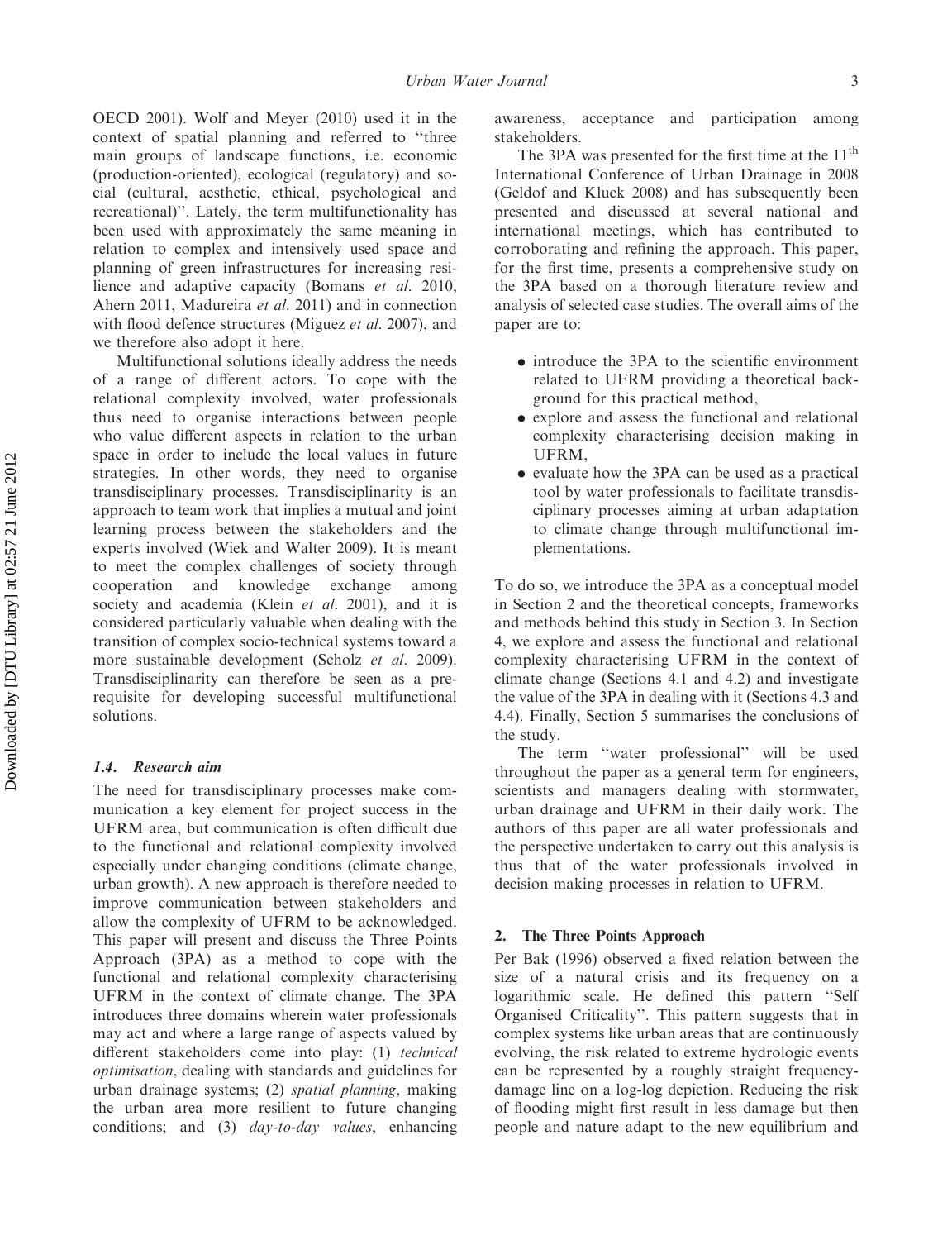vulnerability and, thus, risk increases again. So in the end the frequency-damage line remains more or less the same (Geldof 2005). In the 3PA, the pattern defined by Bak has been re-elaborated to facilitate the analysis of flood occurrence (Figure 1). The magnitude (vertical axis) is expressed in term of costs and instead of frequency the exceedance return period is shown on the horizontal axis.

In the case of medium return period events (Point 1 on Figure 1), the runoff produced over the urban surfaces can damage urban infrastructures and private properties if not properly drained, and this is why (minor) drainage infrastructure is put in place. When a large return period event occurs (Point 2 on Figure 1), damage occurs within the urban area, sometimes even putting human life in danger. The more rigid and unprepared the urban area is, the greater the damage and danger to life will be. On a daily base (Point 3 on Figure 1) rain however represents a resource for life and daily practices of the inhabitants of the urban area. Wastewater and stormwater is drained, transported, treated and finally released into nature again. To maintain service quality it is necessary to use financial and human resources to keep the urban drainage system up to date and make the users aware of its vulnerabilities.

The aim of the 3PA is not to calculate the effects of flooding mathematically and then perform a cost benefit analysis (Geldof and Kluck 2008). The idea is to provide both managers and operators dealing with flood prevention with a tool to communicate, discuss

and reflect about the possible future scenarios and directions and the effects of different possible solutions. For example, the 3PA can clearly visualise that the effects of climate change produce an increase in the frequency and magnitude of floods thus shifting the return period-cost line in an upwards direction on the graph in Figure 1. The important thing is that the 3PA represents urban flooding as persistent and selforganised-critical, i.e. that flooding cannot be eliminated, and that it visualises three essential pro-active domains wherein decisions in relation to UFRM in the context of climate change are made (Figure 1):

- (1) Domain of technical optimisation: where design standards for sewers and other drainage infrastructures apply. Here professionals discuss technical solutions to deal with defined design storms in order to prevent damage and meet the service level established politically.
- (2) Domain of urban resilience and spatial planning: where urban water managers, in order to deal with extreme events, have to interact with urban planners and architects. Here the aim is to mitigate the effect of possible future extreme rains, but also to create the technical basis for adaptation to future changing scenarios. The idea is to make the urban area more resilient to future changes by finding new spaces for water conveyance and storage within the urban area.



Figure 1. The Three Points Approach scheme. Both the axes are on a logarithmic scale. The horizontal axis represents the flood return period and the vertical axis represents the magnitude of the rain event in terms of costs of maintenance and damage of the urban infrastructure.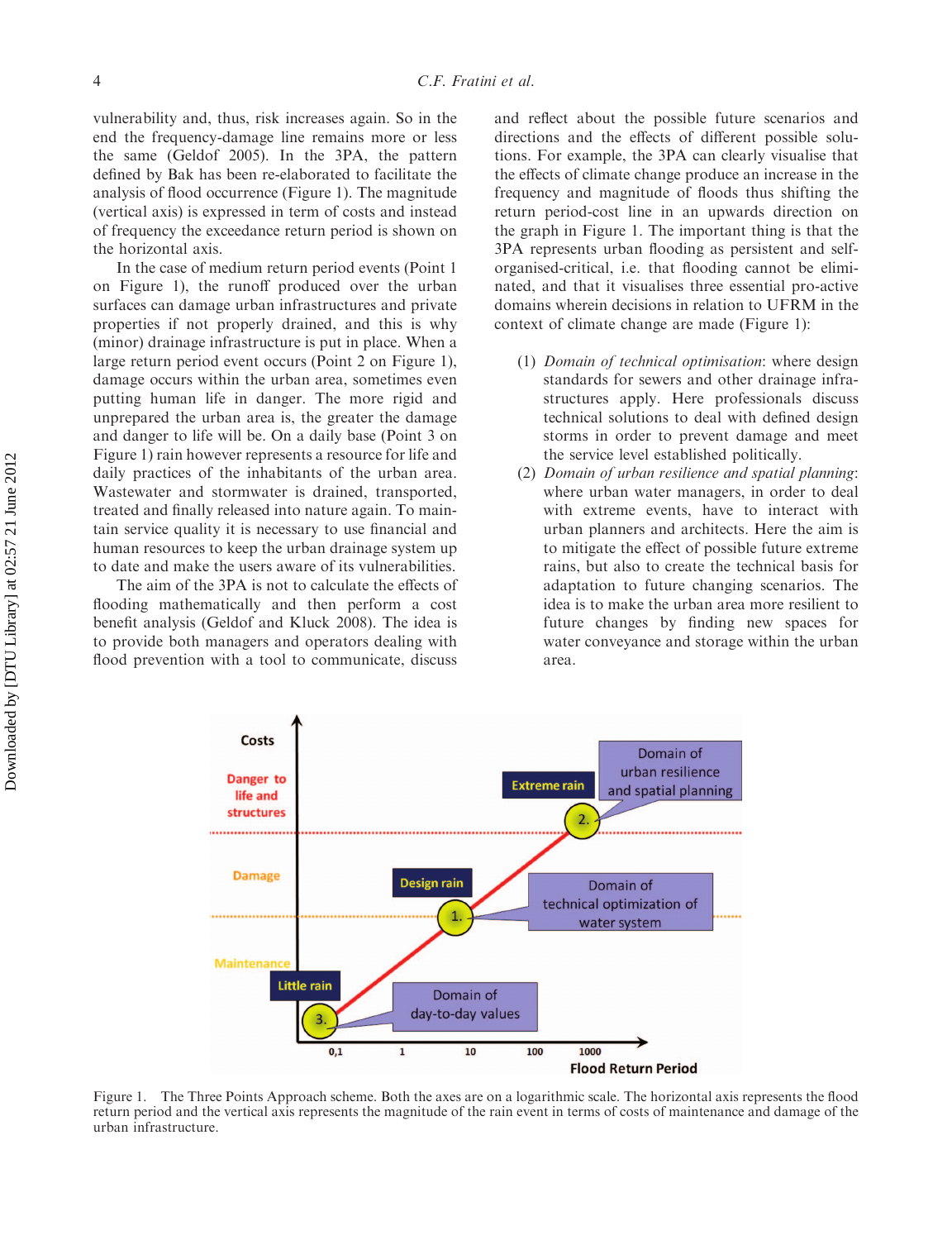(3) Domain of day-to-day values: where particular attention is given to the way urban space is perceived and used on a daily base by its inhabitants. This domain suggests that projects hold strong day-to-day values when they are able to improve the quality of life within the area in focus. Such considerations are expected to create a solid base for political and public support and thus ask for a higher participation in the decision making process. Social participation is considered important in order to enhance awareness of flood risk and acceptance of the new urban development towards a more resilient city. When the social system is involved in all fields, a strong base for the maintenance of urban infrastructures is furthermore created.

Currently designs of drainage systems are such that they meet a certain standard for sewer surcharge (Point 1). The requirements are set locally but in Europe they are influenced by a common standard (EN 752:2008 2008). For example, in Denmark the surcharge return period generally used for design of combined sewer systems is 10 years, and the national design guidelines (Harremoës *et al.* 2005) do not require evaluating the potential adverse consequences associated with flooding for larger return periods. The main message of the 3PA is that in addition to this first point, the second point (functioning at extreme events) is also important and should be evaluated in order to make the urban areas more resilient to flood risk. Finally, prevention against flooding at the second point usually requires above ground measures, and these need to be incorporated into the daily functioning of the urban space (Point 3) in order to be successful. The message of the 3PA is that addressing all three points in parallel is important, providing the possibility to adapt to climate change while making public areas better places to live in because the extra space required for water can result in more space for play-grounds, parks, or rehabilitation of an area improving the local quality of life.

### 3. Methodology and theoretical background

### 3.1. Research approach

We conducted 35 semi-structured qualitative interviews in order to fully comprehend the complexity characterising UFRM in practice, and to understand how the 3PA may be used to cope with such a complexity.

The interviews were conducted in two countries and three different case study areas following the multiple-case replication design according to Yin

(2003): Egmond aan Zee and Dordrecht in the Netherlands and Greve in Denmark. Egmond aan Zee and Greve are both located in coastal areas that recently experienced floods due to extreme rain events and a critical physical location of the city area. Dordrecht was included because the municipality was in the middle of developing a new water plan for the city, which was largely dedicated to flood management due to the critical physical location of the city regarding this matter. In all three cases the 3PA was used to communicate with the stakeholders involved about the problems and the action to be taken. In Dordrecht and Egmond aan Zee the 3PA was also used to organise the decision making process.

In the Netherlands, the interview campaign was conducted in the spring of 2008 by the first author of this paper while working as an intern in a consultancy company, Tauw b.v., directly involved with projects in the two Dutch case studies. This allowed to interview professionals, citizens and shop-owners from the urban area of interest. In Denmark, the interviews were performed in the autumn of 2008 again by the first author, acting this time merely as an observer not directly involved in the process and interviewing only the professionals involved.

The total number of interviewees was 35, some of whom were interviewed more than once. Among those, 21 were professionals working for municipalities, institutions and private companies directly involved in the decision making process. The remaining 14 were citizens and shop owners defined as lay persons because their knowledge about the technical issues involved was considered limited. Among the professionals, more than 16 were water professionals, mostly managers or operators from the municipality or from the private companies hired to propose solutions to deal with the flood issues that had arisen. For a more precise list of the stakeholder categories represented by the interviewees, see Table 1.

The interview approaches used for this campaign were a mixture of the following semi-structured qualitative interview forms inspired by Kvale (2007):

• Factual interviews were used to obtain an overview of each study case. Usually different stakeholders have different points of view on the same problem. For this reason, information about each stakeholder was usually first collected through contacting and interviewing the water manager or project leader of the particular case area. During the interview campaign the interview network was usually enlarged as the presence of new aspects was discovered. To obtain a complete overview, the network circle needed to be closed. This meant that the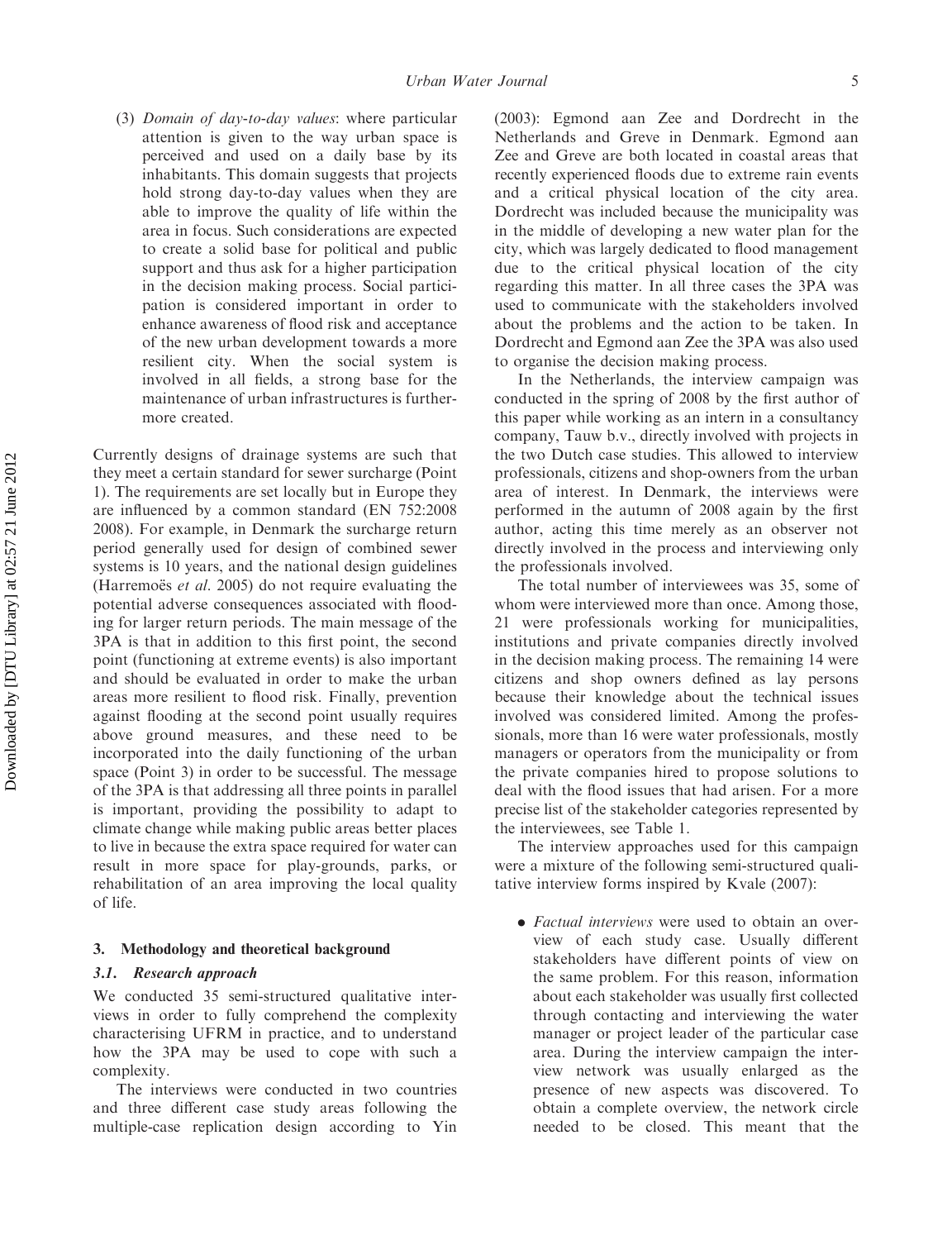Table 1. Number of stakeholder categories and subcategories and number of interviewees associated with them.

| Stakeholder category                                                                                                                                                                 | Number of<br>interviewees<br>16<br>6<br>5<br>$\overline{2}$<br>$\overline{3}$ |
|--------------------------------------------------------------------------------------------------------------------------------------------------------------------------------------|-------------------------------------------------------------------------------|
| Water Professionals<br>$\checkmark$ Consulting companies<br>$\checkmark$ Municipality<br>$\checkmark$ Regional water management<br>$\checkmark$ Research institutions                |                                                                               |
| Urban planners<br>Natural Scientists/biologists<br>$\checkmark$ Consulting companies<br>$\checkmark$ Regional agency – regulator                                                     | 2<br>$\overline{2}$                                                           |
| Insurance companies<br>Lay persons<br>$\checkmark$ Local representatives<br>$\checkmark$ Directly involved in local projects<br>$\checkmark$ Experienced flooding<br>NGOs volunteers | 14<br>5<br>5<br>$\overline{3}$                                                |

interview campaign stopped when repetitions and thus validation of contents started to arise by including additional interviewees.

- . Conceptual interviews were used to obtain ''conceptual clarification'' of the approaches to urban flood risk management used in practice. This approach was necessary to clarify the purposes of the projects under study but also to get a personal overview of the subject. This interview type was mainly used as a learning process; interviewees were asked to express their knowledge, experiences and their point of view on the subject. Sometimes this interview approach turned into a soft form of confrontational interview where confrontation between the interviewee and the interviewer was naturally created. The result was always a better understanding of the topic for the interviewer.
- . Narrative interviews focused on capturing experiences and ''lived meanings'' (Kvale 2007) from the everyday world of the inhabitants of the urban area. This methodology mainly focused on the stories told by the interviewees. These stories could come up spontaneously or at the request of the interviewer through bringing an example of a previously expressed concept. The idea is that examples give validity to theories and create the narrative that builds up experience.

The interviews were completely transcribed, analysed and coded in relation to the studied topics. Then the extracts considered most relevant were identified, compared and finally reported. The final outcome of this interview campaign was a better understanding of the complexity characterising UFRM from the

perspective of different stakeholders, and a working document containing narratives in the subjects' own words. In this working document, the different points of view, experiences and ideas were maintained in the form of storytelling without attempted interpretation by the interviewer. Due to the quantity of data, we could not report all the narratives in this paper. As a consequence, we decided to report (in Section 4) only the reflections coming from the analysis of the working document and the citations essential to the discussion carried on in this article.

## 3.2. Aspects and values of water infrastructure and services

The real innovation of the 3PA is that it visualises the need for taking a range of perspectives related to the management of water in the urban area into account when dealing with UFRM. On one hand, Point 2 suggests that more space for water within the urban area is needed to deal with large flood volumes. On the other hand, Point 3 suggests that additional aspects related to the daily functions of urban areas need to be taken into consideration when aiming to successfully implement new above ground infrastructures within the urban space. But, which are those aspects that need to be taken into account within projects to benefit society and nature on a daily basis? And why are they so important?

The design of water infrastructure where above ground and below ground structures are integrated requires a lot of technical expertise; combining models of rainfall, infiltration, groundwater, sewage, treatment and impacts on the receiving waters is a rapidly evolving field (e.g. Mark et al. 2004, Schmitt et al. 2004, Rauch et al. 2005, Smith 2006, Sto Domingo et al. 2010). Still, to deal with the technical challenges (functional complexity) in practical UFRM, water engineers are trained to find manageable solutions based on reductionism. This reduction of complexity is needed in order to be able to make choices and decisions. However, to successfully implement water infrastructures it is necessary to design them as an integrated part of the local urban development (Brown 2005, Rauch et al. 2005, Price and Vojinovic 2008) and to do so, technical expertise alone is usually not enough: water professionals are dependent on other stakeholders to achieve their goals. Reductionism sometimes becomes excessive so that cooperation among people from different disciplines is hindered and many relevant aspects are not taken into consideration (Geldof 1995a, 1995b, Lems 2008).

Urban development is a process that requires the consideration of a large range of aspects to unravel the meanings assigned to the living environment (Gehl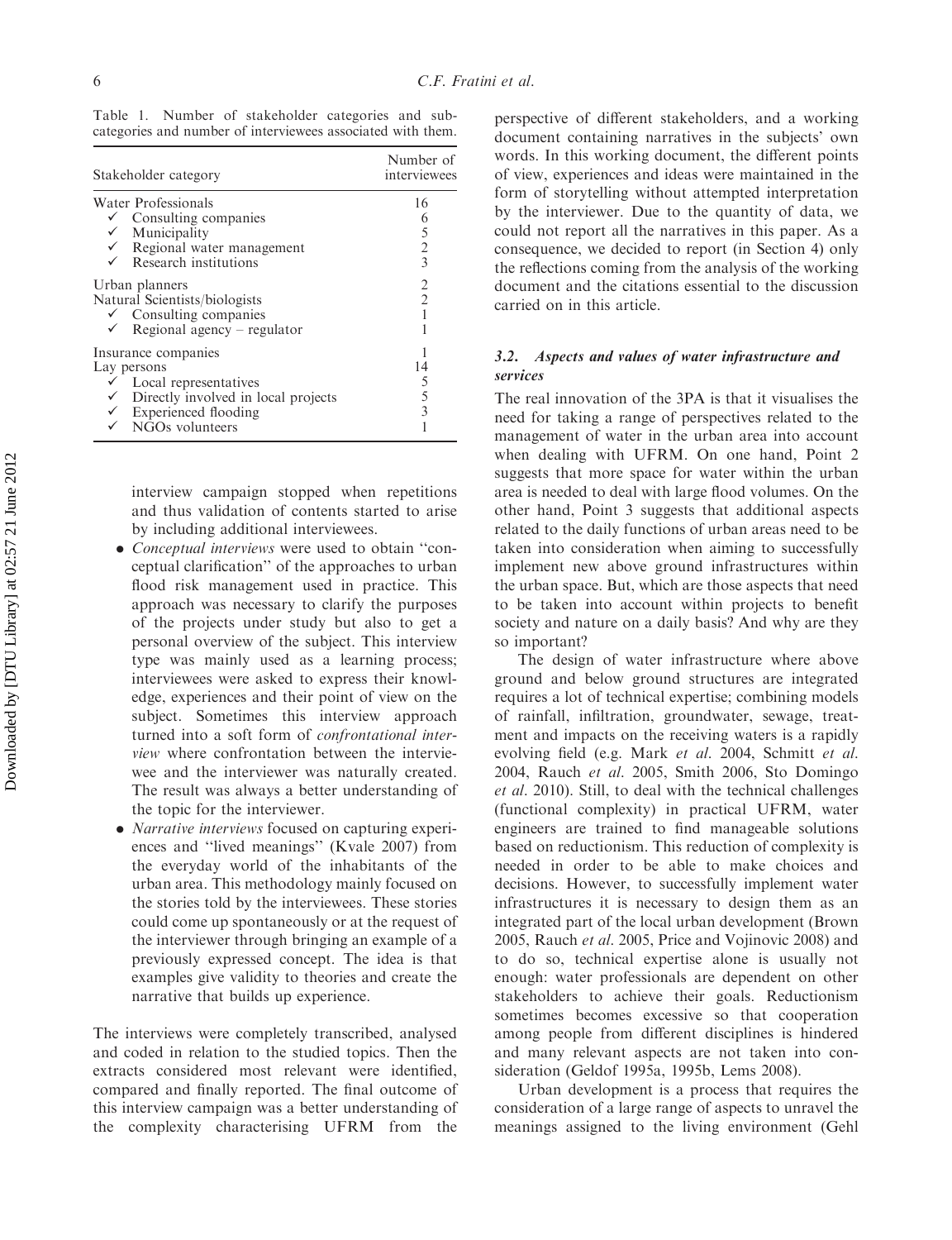1987, 2010). Lems (2008) defines ''meaning'' as ''the consciousness-raising and utilisation of a value (. . .) by an individual or an organisation''. The city area often has multiple meanings and the inhabitants use it as a social area, business area, recreational area, cultural area etc. As a consequence ''people continuously and intensively plan, build, demolish, mix and staple'' (Lems 2008). In this case conflicts are a consequence of creative processes and different opportunities for development occurring at the same time (McClymont 2011). When designing green infrastructures aiming at climate change adaptation it is therefore important to understand the meaning stakeholders attribute to the urban area in focus and then create the opportunities that allow the new urban water infrastructures to disclose those meanings as part of the local urban development.

Based on Lems (2008), Dooyeweerd (1953), Lems and Valkman (2003) and Geldof (2005), we identified 11 aspects listed in Table 2, defining the wide range of

Table 2. 11 aspects defining the values stakeholders involved in decisions related to UFRM may assign to water infrastructure and services within the urban area. Adapted from (Lems, 2008; Dooyeweerd, 1953; Lems &Valkman, 2003; Geldof 2005)

| Symbol | Aspect     | Meaning                                                                                                       | In relation to Urban Water                                                                                                                                                                                                                                                                                                                                                                                                                                                                                                   |
|--------|------------|---------------------------------------------------------------------------------------------------------------|------------------------------------------------------------------------------------------------------------------------------------------------------------------------------------------------------------------------------------------------------------------------------------------------------------------------------------------------------------------------------------------------------------------------------------------------------------------------------------------------------------------------------|
|        | Biotic     | Related to life processes and<br>nature                                                                       | Water is the first condition for the life of all species. Its quality and<br>quantity have a strong influence on the quality of life of humans<br>within the urban area. The presence of nature and a variety of species<br>is a fundamental value for humans' health.                                                                                                                                                                                                                                                       |
|        | Sensitive  | Related to perception                                                                                         | Water can stimulate positively or negatively all human's senses: sight,<br>taste, hearing, smell and physical contact. When water stinks, its<br>presence becomes unpleasant. When water is fresh and clean, people<br>can bath in it.                                                                                                                                                                                                                                                                                       |
|        | Logical    | In relation to the physical,<br>chemical and<br>mathematical functions                                        | Urban water is part of the water cycle. It has chemical and physical<br>characteristics that can be represented with the use of mathematics.<br>Nowadays water behaviour can be modelled, monitored and partially<br>controlled.                                                                                                                                                                                                                                                                                             |
|        | Historical | In relation to history,<br>traditions and origins. In<br>this sense, pedagogical to<br>new generations        | Humans have always needed water and tried to control it. Sometimes<br>historical water structures remain within the urban environment.<br>New generation can always learn from the past. Tourism usually<br>appreciates the presence of historical structures.                                                                                                                                                                                                                                                               |
|        | Linguistic | In relation to symbols and<br>communication of values                                                         | Language is a fundamental tool for communication of feelings and<br>opinions but also rules. Communication about water can occur by<br>road signs but can also be tacit, unwritten. Unwritten symbols are not<br>always easy to detect. They are part of the local culture. They are<br>maintained alive by storytelling. Communication is also an important<br>tool to find agreement. In order to communicate, people need to share<br>the same language or linguistic tool and have a shared understanding<br>about them. |
|        | Social     | Dealing with people and the<br>way they meet and<br>communicate with each<br>other                            | The urban area is a place where people socialize. Water usually attracts<br>people. Its presence can increase the opportunity of meeting the<br>others. People usually like to walk along a river or sit in front of a<br>lake.                                                                                                                                                                                                                                                                                              |
|        | Economic   | In relation to costs and<br>efficiency                                                                        | The costs of water are related to space, resources and development.<br>Thus efficiency is important. Costs versus benefits have to be<br>considered. On the other hand some benefits can be:<br>1) not easily countable at present because their benefits relate to possible<br>risks in the future whose level of uncertainty is very high;<br>2) not tangible, as the increase in quality of life and in environmental<br>quality                                                                                          |
|        | Aesthetic  | In relation to beauty and<br>that which is desired.                                                           | Water can improve the aesthetics of the urban area in two directions:<br>increasing the presence of water and nature within the urban space;<br>enhancing the representation of art through harmonic architecture in<br>the urban landscape.                                                                                                                                                                                                                                                                                 |
|        | Legal      | Related to laws and official<br>rules                                                                         | Water quality and quantity in the urban area is regulated by laws and<br>guidelines.                                                                                                                                                                                                                                                                                                                                                                                                                                         |
|        | Ethical    | In relation to what is<br>morally "good" and to<br>responsibility                                             | "Good" water management is not the sole responsibility of the<br>municipal management. Citizen should be aware of their<br>responsibility for the maintenance of water structures and resources.                                                                                                                                                                                                                                                                                                                             |
|        | Ideal      | In relation to convictions<br>and beliefs, the opinion<br>of the group, religion,<br>and to what is desirable | Water is part of the community. It is used for common rituals related to<br>cultural habits. As a consequence each stakeholder has inevitably his<br>her own idea of what should be the desirable management of water<br>resources within the urban area.                                                                                                                                                                                                                                                                    |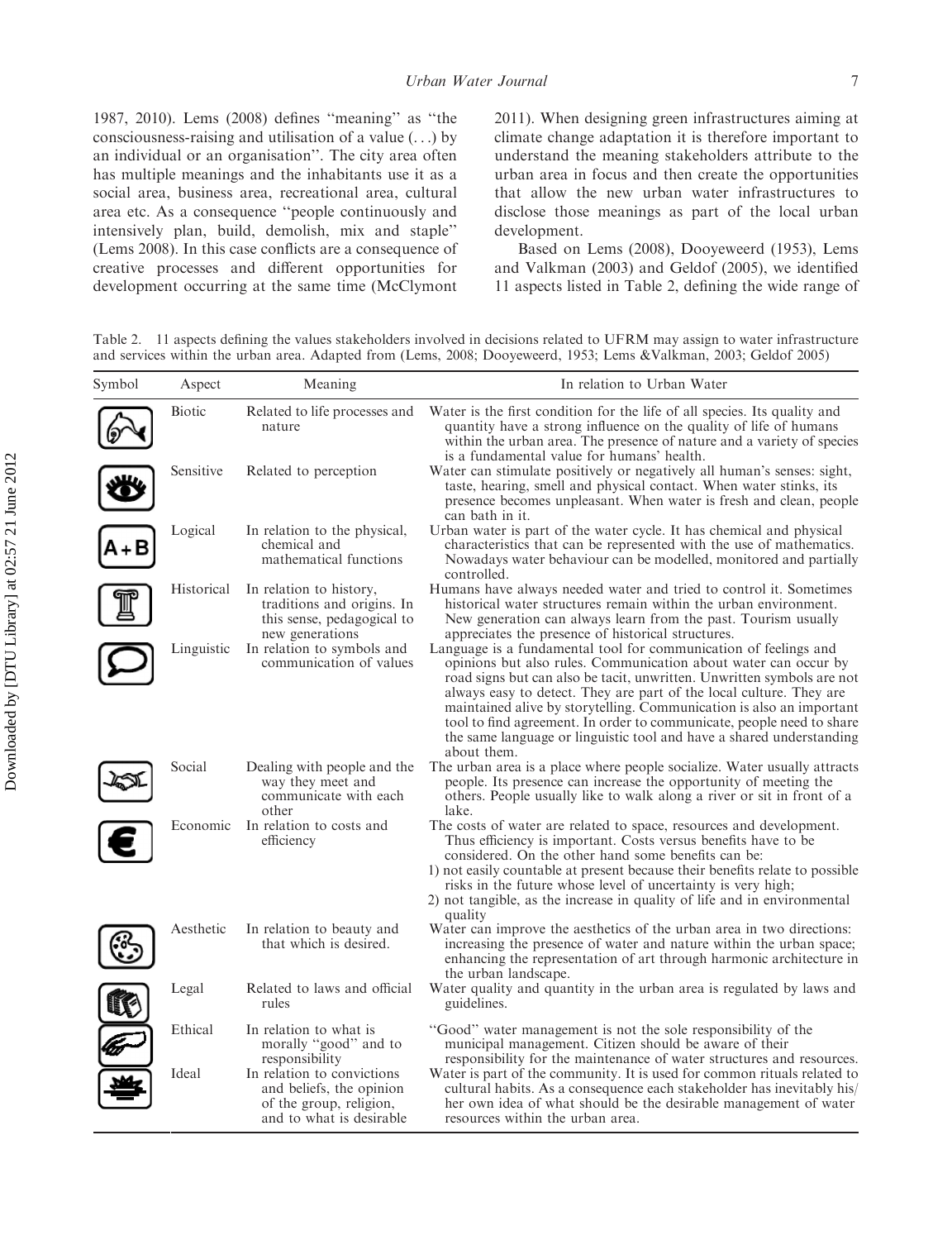values stakeholders involved in decision making may assign to urban water infrastructures and services within the urban space. These defined aspects have been used as a theoretical framework to analyse our empirical data and then assess and describe the functional and relational complexity characterising decision making in UFRM.

## 4. Results and discussion

## 4.1. A conceptual description of the urban area as the context of analysis

The analysis performed on the case studies focused on the urban area, defined as the context where the decision making process in UFRM takes place. After a general reflection on the analysis of the three case studies in the Netherlands and Denmark, a conceptual description of the urban area and the stakeholders involved in the decision making process of UFRM emerged.

Three main systems and their sub-systems interacting and overlapping each other within the urban context are identified in Figure 2. The natural system and the natural water cycle consist of all the natural processes involving life and water respectively. The technical system and the water system consist of the urban infrastructures humans have created to adapt the natural system and water cycle to fulfil their needs (buildings, streets, water supply, urban drainage

facilities, etc.). Finally, the *social system* is composed of all the people living and working in the urban area, who may be directly or indirectly involved in the decision making process related to UFRM. On one hand they may be affected by flood occurrence. On the other hand, their behaviour and decisions play an important role to the degree of risk that flood occurrence may represent for the urban area.

The systems illustrated in Figure 2 are interrelated. However, despite some of the interrelations have been largely analysed by different academic and professional disciplines, they are not yet completely understood and taken into account in theory and practice. The consequence of the lack of understanding of the interrelations between the natural and the technical systems is referred in this paper as the functional complexity characterising decision making in UFRM.

## 4.2. Stakeholders and values in UFRM

To explore the relational complexity characterising decision making in UFRM, we defined specific stakeholder categories in relation to each of the physical systems part of the urban context, as illustrated in Figure 2. These categories are listed and characterised in Table 3, where we also highlight the aspects valued by each stakeholder category. It is noted that Table 3 covers a larger range of stakeholder categories than the ones directly covered by our in-



Figure 2. A conceptual description of the urban area as context of the decision making process in UFRM. This is just a representation of the complexity characterising an urban context where the technical, social and natural systems interact. However, the characteristics of the context change from project to project and from location to location.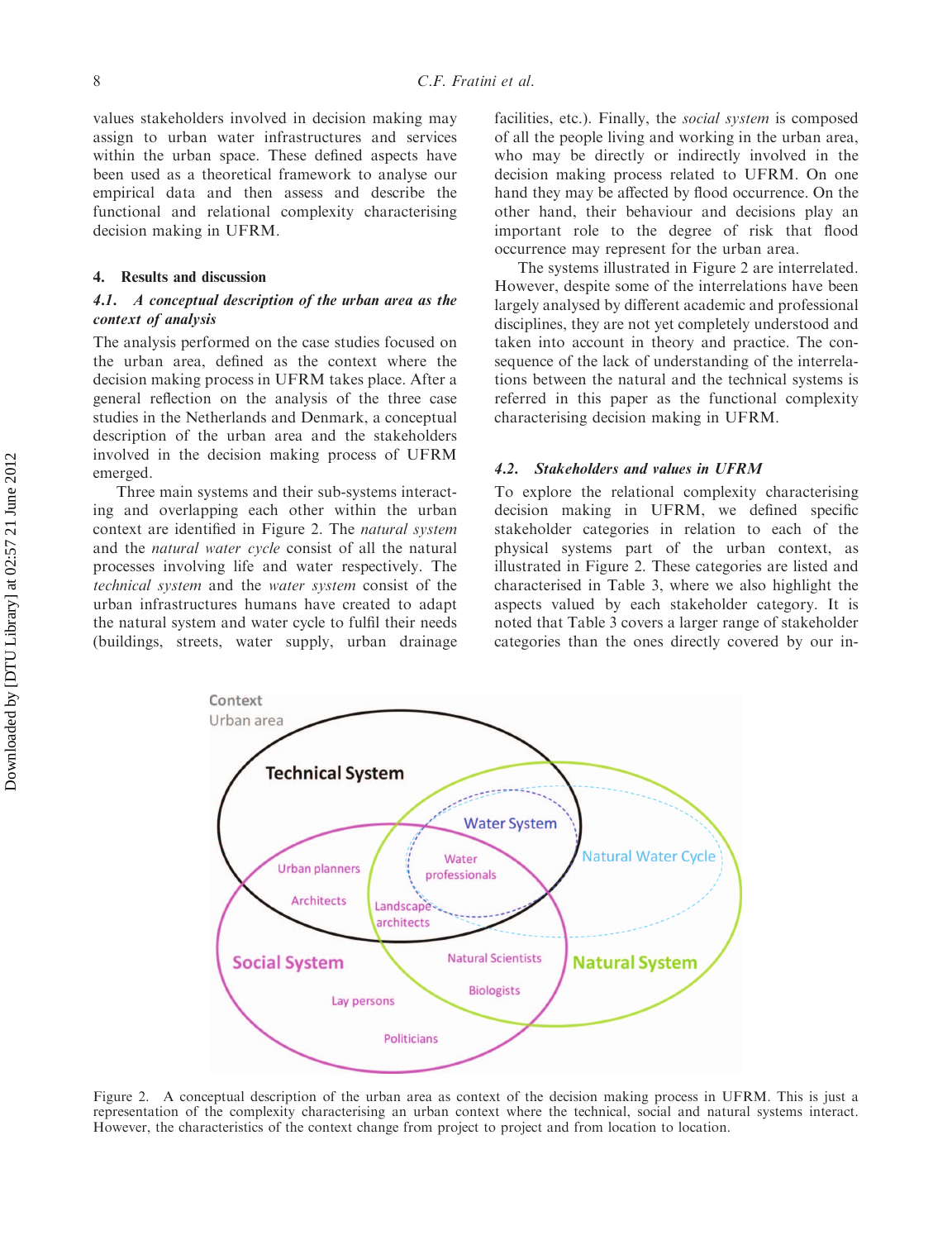| Stakeholder<br>category                            | Characteristics                                                                                                                                                                                                                                                                                                                                                | Prioritised water aspects                                                                                                                                                                                                                                                                                    |
|----------------------------------------------------|----------------------------------------------------------------------------------------------------------------------------------------------------------------------------------------------------------------------------------------------------------------------------------------------------------------------------------------------------------------|--------------------------------------------------------------------------------------------------------------------------------------------------------------------------------------------------------------------------------------------------------------------------------------------------------------|
| Water<br>professionals                             | • Manage public or private organisations working<br>with urban water facilities<br>In charge of finding solutions<br>$\bullet$<br>Maintain service level and functionality of water<br>$\bullet$<br>infrastructures<br>Modellers/practitioners directly operating present<br>water infrastructures<br>Work in municipality or private company<br>$\bullet$     | Assessing solutions: Logical, Economic, Legal<br>$\bullet$<br>Presenting options to the project sponsors:<br>Logical, Economic<br>• Cooperating with other professionals: Logical,<br><b>Linguistic Economic, Legal</b><br>Discussing solutions with stakeholders:<br>Logical, Linguistic, Economic, Ethical |
| <b>Urban planners</b>                              | Manage municipal departments in charge of<br>urban infrastructure not directly related with<br>water<br>Organise urban space<br>Responsible for new plans and visions<br>$\bullet$                                                                                                                                                                             | • New planning: Logical, Economic, Social,<br><b>Historical, Aesthetic</b><br>• Communicating with stakeholders: Lingustic,<br><b>Social</b>                                                                                                                                                                 |
| Architects/<br>Landscape<br>architects             | Design urban infrastructures and green areas<br>Create visions<br>Major driver is creativity<br>$\bullet$                                                                                                                                                                                                                                                      | Creating visions: Aesthetics, Social, Sensitive,<br>Historical, Ideal, Ethical<br>Communicating with stakeholders: Linguistic                                                                                                                                                                                |
| <b>Natural</b><br>Scientists/<br><b>Biologists</b> | Knowledgeable about natural processes in<br>$\bullet$<br>relation to environmental quality and human<br>health<br>Prevent new infrastructure implementations from<br>$\bullet$<br>impacting the environment and human health<br>negatively.                                                                                                                    | Assessing impacts: Biotic, Legal, Logic,<br>Sensitive, Ethical, Ideal, Legal<br>Controlling and maintaining: Linguistic,<br>Legal, Ethical, Ideal                                                                                                                                                            |
| Lay persons                                        | Live and work in the urban area<br>Have diverse drivers depending on many aspects<br>$\bullet$<br>(education, knowledge, wealth, interests, etc.)<br>Pay to receive services<br>$\bullet$<br>Can vote to change political goals<br>$\bullet$<br>Use urban infrastructures daily<br>$\bullet$<br>Major driver: improving their own quality of life<br>$\bullet$ | Prioritise aspects related with their life quality.<br>Sensitive, Historical, Social, Economic,<br><b>Aesthetic</b><br>• Parception depends on cultural background:<br><b>Ethical, Ideal</b><br>The <b>Linguistic</b> aspect is very important when<br>involving them in decision making                     |
| Politicians/<br><b>Municipality</b>                | Comply with national guidelines<br>$\bullet$<br>Work under financial constraints<br>$\bullet$<br>Comcerned about citizen's happiness and safety<br>$\bullet$<br>Seeking social support and power<br>$\bullet$<br>Eager to maintain their prestige within the same<br>$\bullet$<br>mandate, want to be re-elected                                               | Setting constraints: Legal, Economic, Ethical,<br><b>Ideal</b><br>Seeking social support: Sensitive, Historical,<br>Social, Ideal, Aesthetic<br>The <b>Linguistic</b> aspect is central for them                                                                                                             |

Table 3. Overview of the key stakeholder categories identified in the analysed case studies and the aspects they prioritised during the interviews.

depth interviews (i.e. architects/landscape architects, politicians, cf. Table 1). The additional categories were identified and characterised indirectly through analysing the empirical interview data, interpreting interactions between participants in meetings arranged in the case studies, and corroborating this with grey literature.

A major challenge for water professionals is that they need to communicate (Linguistic aspect) and strongly motivate (Logical and Economic aspect) future implementations to politicians who do not usually take as much interest in the logical aspects (meaning technical issues) as they do. A politician seeking social support will prioritise those aspects that are most attractive for the inhabitants of the urban area (Sensitive, Historical, Social, Economic, Aesthetic). As a result, urban planners whose prioritised aspects are more in line with those of the politicians tend to have greater influence in the physical planning of the urban space than the water professionals (cf. Table 3).

As highlighted by one of the water professionals interviewed in Denmark, communication in decision making is not so easy and a strained relation is sometimes created with the other stakeholders:

''It is sometimes difficult to make people accept that the solution you give is not definitive. People always expect you to remove the problem completely but this is impossible. The notion of flood return periods is hard for them to understand. They think it is not acceptable to have flooding at all.  $( \ldots )$  It is quite difficult to communicate with the urban planners of the municipality. Sometime you simulate the situation of the area and find the optimal solution, but then the city planners want a different design, and so you have to come back and do the simulation again. In this way you waste a lot of time''.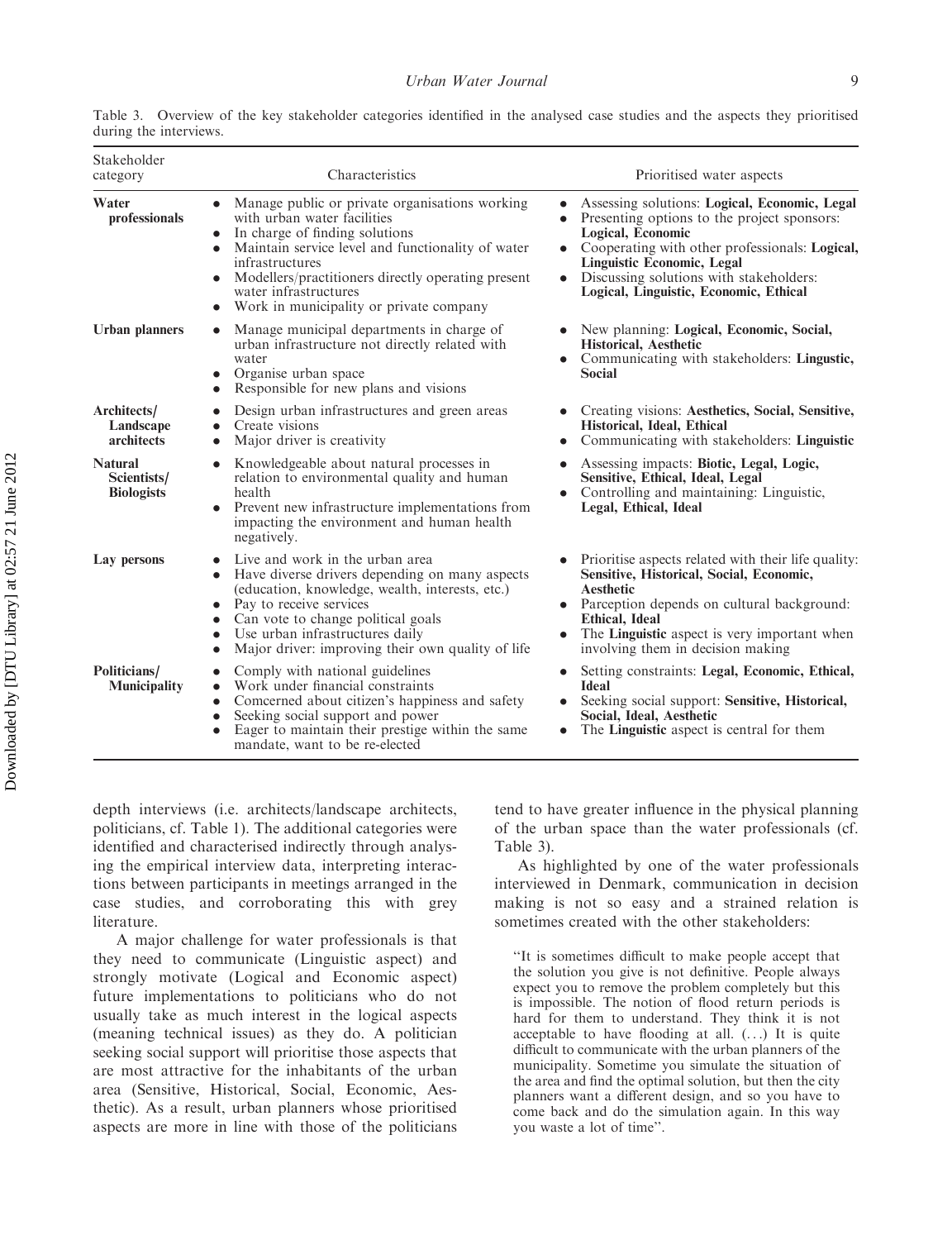Public opinion is usually very influential on political decisions, and it is formed by the local citizens defined as lay persons in Figure 2. Citizens live and work in the urban area, but they tend to be less knowledgeable and aware of the technical issues than the professional stakeholders involved in decision making. Their drivers may differ depending on their education, their knowledge of the issue, their personal interest and most of all their cultural background (Hofstede and Hofstede 2005). In general, lay persons tend to prioritise all the aspects that improve their quality of life according to their perception of reality (i.e. Sensitive, Historical, Social, Aesthetic, Ethical, Ideal and Linguistic). To communicate with lay persons is a challenge for water professionals, which are typically not particularly used and thus skilled to address most of the values not belonging to the

For example, the municipality of Egmond aan Zee implemented a pervious pavement with underground storage, combining a solution aimed to reduce flood risk with one already planned to improve the city's aesthetic and logical values, promoted by the local urban planners. Assigning multifunctional aspects to the newly implemented urban infrastructures was a good choice from a cost-benefit perspective and facilitated the cooperation with the urban planners. However, pervious pavements require a lot of attention by the inhabitants crossing the streets on a daily basis and their daily habits and rituals (Ideal and Ethical aspects) had not been properly considered. As an example, the project manager and water professional in Egmond aan Zee described his difficulties involving citizens in the project as follows:

 $\lq\lq$ ...) some of the people use little old tractors to go from their houses to the sea, also for fishing. These tractors release oil and even if the water engineers tried to explain the problem in respect to the pervious pavement to them they do not care and keep using those tractors.  $( \ldots )$  They don't like to do what the municipal management says; sometimes, it seems they do the opposite things on purpose''

This perspective of a water professional, prioritising the Logical aspect, is in direct contrast to that of a typical citizen living in the area, who prioritises the Linguistic, Ethical, Ideal and Social aspects:

 $"$ (...) civil engineers. They are doing their job but they do not take part in our meetings, they don't get in contact with the people and thus they are not able to implement the municipal orders in a proper way. They cannot understand the feelings of people living here. This is the biggest problem: they are clever guys but they do not think about people's emotions (values, Ed.)''.

A Danish water professional gave us more insight on how difficulties arise in decision making and how she believes they should be handled:

''In the case of flood risk we usually design a traditional solution with open detention basins to store the exceeding water and then we send an application to the authorities. The authorities may not accept it because the city planners have decided to have a certain percentage of green areas in this part of the city and so we cannot use those areas for building a detention basin. So we go back and we have to do something underground and we have to make the wall in concrete and huge pipes and so on. Everything becomes more expensive and at the end the price of the project goes from 5 million to 100 million DKK just because the city planners decided not to implement the first solution.  $( \ldots )$  Well, I would say, you could use the 95 million to improve the living area in the city. So if you explain to the city planners what the citizens are experiencing today and what they will experience in the future, in the end they will understand. We need to start to work together because this problem is crossing boundaries and we have common interests in the way we are going to develop the urban area''.

As suggested by the interviews reported above, water professionals need to work together with the urban planners because the technical innovation needed in UFRM is crossing boundaries and the two stakeholder categories may find common interests in the way they are going to develop the urban area.

The water professionals need to learn to develop more attractive projects where more aspects are considered than in typical urban drainage projects based on pipes. They need to find the space for the necessary storage and conveyance elements within larger projects involving the urban space using multifunctionality, and they need to cooperate with other municipal sections using transdisciplinarity as a tool to create shared ownership of proposed solutions. Only in this way can the projects become cost-effective and attractive at the same time for the politicians and the other stakeholders involved. The water professionals need to extend their area of action in order to become part of the future urban planning vision. They need to learn to consider a larger variety of aspects if they really want to obtain the support of a larger number of stakeholders (Stahre 2008).

The examples and the description (Table 3) of the stakeholders involved in UFRM shows how communication in decision making is really central and most of all, that the common understanding of terms and concepts brought into the discussion is very important for successful cooperation among the involved stakeholders. In particular, among the aspects introduced in Table 2 the ''Linguistic aspect'' is the only one common to all stakeholders, as shown in Table 3. Unfortunately, water professionals are not used to

technical sphere.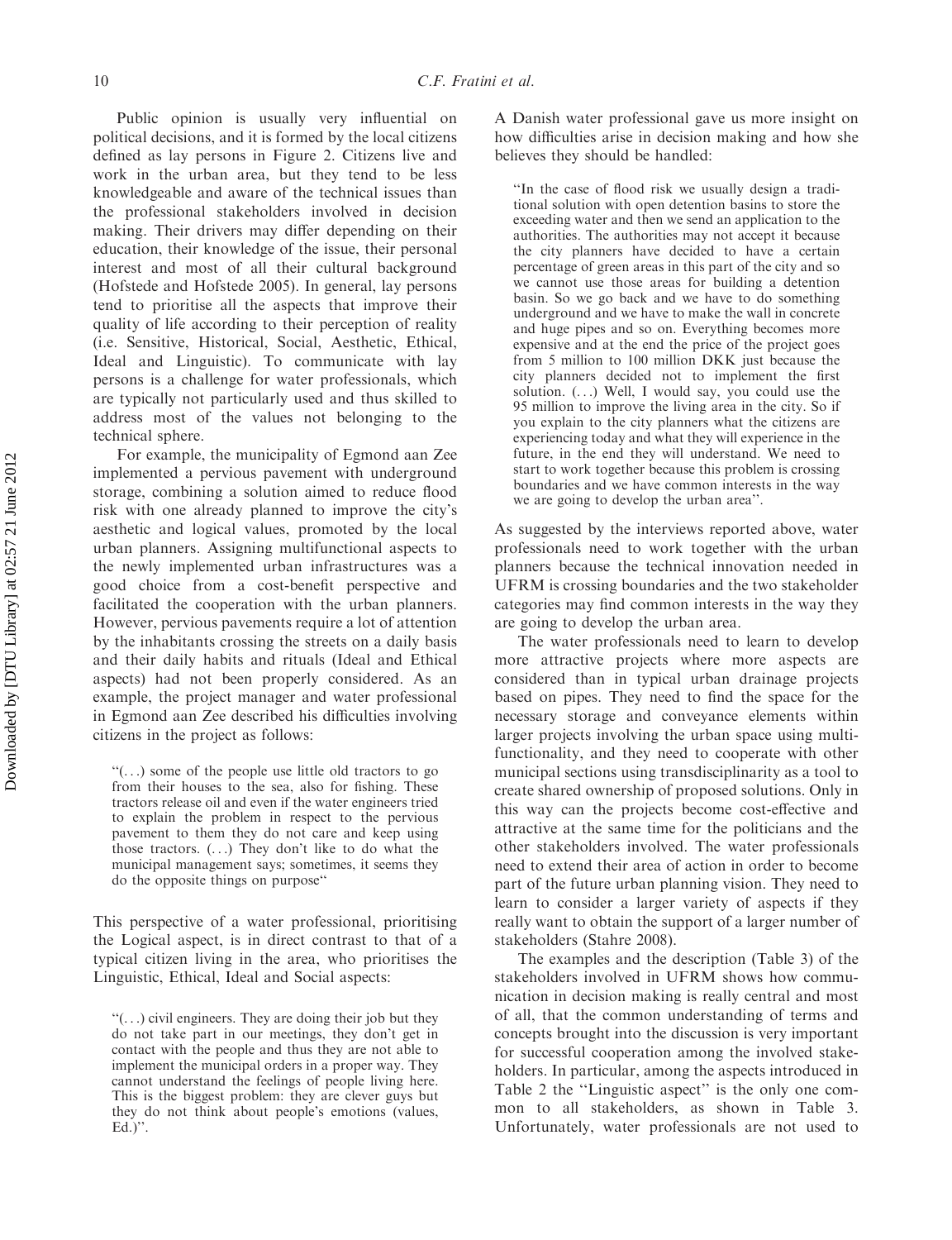prioritising the Linguistic aspect and they don't generally have proper tools to communicate concepts in a language that allows them to reach the different stakeholders involved in decision making.

## 4.3. The 3PA in practice

At the start of the project in Egmond aan Zee, the water professionals were very pro-active in approaching Point 2 of the 3PA, finding synergies with the urban planners to implement a solution to flood risk mitigation that combined a pervious pavement with new major above ground conveyance elements that reduces the damage costs of flooding by transporting critical runoff water to less vulnerable areas. However, due to their lack of skills in communication with the citizens and the regional agency for groundwater quality and nature protection, the water engineers were not very successful in fulfilling Point 3. At the time of the interview campaign the municipality had not yet succeeded in obtaining permission for storing and infiltrating runoff water on the citizens' properties and within two natural areas surrounding the city. This is an issue because the designed system took the storage and the infiltration capacity of those areas into account. Thus by failing to address Point 3 in a timely manner they might risk compromising the successful implementation of facilities addressing Point 2.

Interacting with the citizens about flood risk reduction measures on their properties is crucial but not easy, as the local project manager affirmed:

''(. . .) it is difficult to ask people to do something if they do not have the problem directly. The flood problem only involves the people living around the Voorstraat [the downstream area of the sewer system, Ed.] but one of the causes of the flood problem is that the people upstream have decided to pave their gardens and connect their runoff and the water coming from their roofs to the sewer system''.

Social awareness and acceptance requires a lot of effort. In Dordrecht much more has been done to increase awareness and enhance social support, while at the same time enhancing storage, reuse of storm water from the roofs and groundwater infiltration. Dordrecht Municipality managed to combine Points 2 and 3 of the 3PA really well. They pro-actively encouraged the citizens to install facilities in their gardens that allow storing and infiltrating water in the soil instead of connecting the runoff to the sewage system. Two water professionals from the municipality of Dordrecht reported:

where they learned how to deal with their gardens and use storm water to make their living place more pleasant. They followed the course and then they had the opportunity to design their own garden and to get suggestions from the technicians teaching the course. The course was free, while any expense on the gardens would have been the owners'. The result was impressive. It had great success among the people participating. Now the municipality is willing to run another session involving more people''.

Another example was described by the local project manager:

''Here in Dordrecht there is a neighbourhood that is quite densely built up. They have a green area where people usually walk their dogs. We needed to create storage there but we couldn't use the only green area they had. So we asked the citizens to design the storage area in collaboration with the technicians. We told them the size we needed, and we also told them: 'It does not need to be blue, but can also be green [meaning that it does not need to contain water all the time, Ed.]. It should only be able to get flooded when it rains intensively'. It worked: people were very happy and now they enjoy their common green area even more".

A first comparison between the analyses performed in the Netherlands and in Denmark showed that there is a basic difference in the way UFRM is approached in the two countries, due to the difference in physical characteristics and history of the two countries with respect to water management. Large parts of the Netherlands are below sea level and the country is therefore very used to dealing with flood risk. Everybody more or less understands what flood risk means and agrees that this has a high priority. So the authorities and the rest of the social system tend to be open to new approaches to UFRM involving the urban space. As a consequence water managers have the freedom to experiment more. In Denmark, urban flooding is perceived as a relatively new challenge brought into focus by numerous pluvial flooding incidents over the past 5–10 years. Stakeholders therefore have a very different perception of flood risk and tend to be more resistant to new approaches. As a consequence, water professionals need stronger tools to support decision making and motivate their choices.

A water professional with a long experience in local water management and with the development of advanced water engineering software affirmed:

''In Denmark we have a problem with the definition of the service level. A water manager in charge of the urban drainage system must only be sure that this system will comply with the national standards, nothing more (. . .) People do not realise the existence of the second point of the 3PA in Denmark, they don't

<sup>&#</sup>x27;'20 citizens living in critical areas for water management in the city have been participating in a course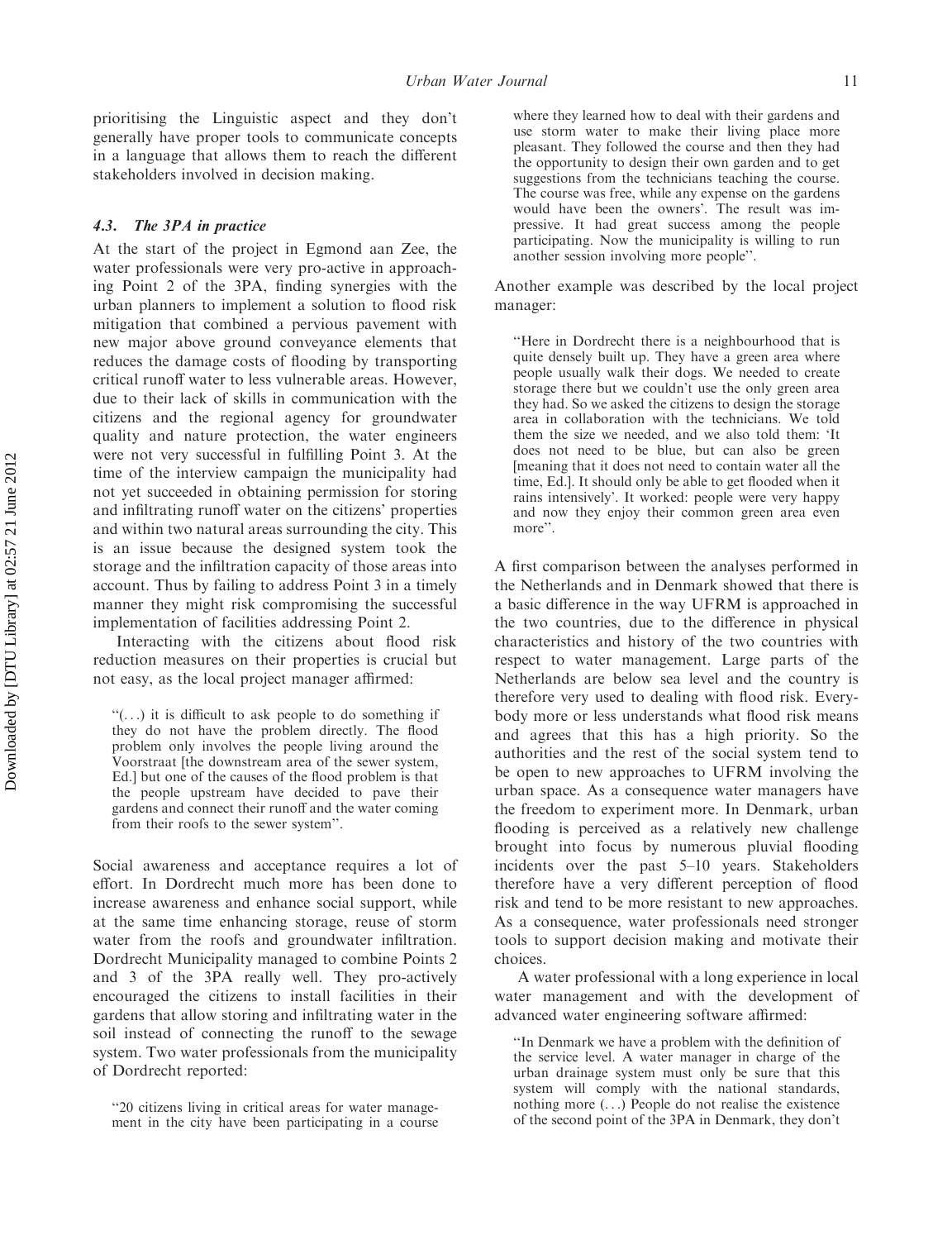plan on it, they don't do anything about that at the moment''.

The lack of focus on Point 2 in Denmark is a critical issue in the context of climate change where the frequency of large rain storms is expected to increase. The 3PA may represent a useful communication tool for water professionals to enhance social acceptance of the necessary implementations to deal with flood risk. A water manager and engineer working in the department of water infrastructures in the municipality of Greve affirmed:

''I used the 3PA approach in the municipality with the politicians. After the first half hour they were already discussing the actions to be taken in terms of Points 1, 2 or 3. The 3PA responds to the politicians who want a definition of the domains where actions needs to be taken. Furthermore, this method is a good way to explain to ordinary people what is going on and why we can't do everything for them. It has a strong communicative power. (. . .) You can tell them that Point 1 is what they are paying for and then you can explain them that at the moment they are not paying for the other two points''.

According to another water manager and engineer with a relevant professional experience in the Danish urban water sector:

''The 3PA is a good communication tool. Sometimes it is not enough. But I think it is an extremely efficient tool to say to the city planners, to the urban drainage guys and to the risk guys that they need to work with each other. You have so many specialists working with urban drainage that are only interested in the size of the pipes and they do not care about the rest. So you need a very simple way of looking at the world''.

In each of the three case studies analysed, the 3PA has shown to be a good tool to stimulate discussion in projects where multiple stakeholders are involved and to facilitate the introduction of different values in the decision making process. However, it is not yet able to make a proper connection with specialists who work with economic assessment of flooding; a utilitarian evaluation of the day-to-day values (Point 3) seems to be too complex in practice. Nevertheless, the aim of the 3PA is not to make a pure economic evaluation of the project but only to visualise the arenas in which to discuss and act in UFRM in the context of climate change. Even if the economic evaluation of flooding is a relevant part of UFRM, it is not the only one. The aim of the 3PA is to make visible and clear to the stakeholders that all the points indicated in Figure 1 are important, and that different perspectives and aspects are involved and necessary to consider in the three arenas defined by the three points.

## 4.4. The 3PA in the decision making: organising transdisciplinary processes to achieve multifunctionality

The strength of the 3PA is that, because it is understandable and easy to grasp by all stakeholders including the non-experts, it can help in communicating and understanding the complexity characterising reality without over-simplifying it. In a transdisciplinary process organised using the 3PA as backbone, multifunctionality is the desired outcome of a process that addresses the functional and relational complexity characterising decision making for UFRM. To include multiple aspects in the new implementations the water professionals need to enhance their creativity and communication skills in order to organise processes that will enable them to design solutions in cooperation with other relevant stakeholders.

When dealing with the complexity of urban flood risk management, the 3PA becomes a thinking system that does not exclude the aspects characterising complex systems, but instead groups them. For example, ''having an area where children can play safely'' is a day-to-day need (Point 3), just like having constructions that can be maintained well (Point 3) while at the same time reducing the negative effects of flooding (Point 2); whereas issues concerning structures that meet the technical standards can be grouped under Point 1. When all the different drivers and values are considered, each stakeholder becomes aware and thus agrees to assume his/her own responsibilities in both maintenance and protection from risks.

A transdisciplinary process is achieved when water professionals organise interactions in the three domains of the 3PA in an iterative process, as illustrated in Figure 3. In a case where the decision making process only focuses on one or two of the three points, something in the final outcome will be missing and the project will fail even before any solution is implemented.

The 3PA pattern illustrated in Figure 1 is mathematically and technically understandable at Point 1 (Logic and Economic aspects) but unravels a larger variety of aspects valued by a broader range of stakeholders in Points 2 and 3. The holistic goal to flood risk management set out in the EFRD cannot be achieved by solely focusing on Logical and Economic aspects and the 3PA makes this clear in a way that can be easily communicated. Decisions made with the use of the 3PA facilitate taking into account the interrelation among the technical, the natural and social systems characterising the urban context. The key is to employ a transdisciplinary working method aimed at implementing multifunctional structures able to increase the resilience of the urban context to flood risk.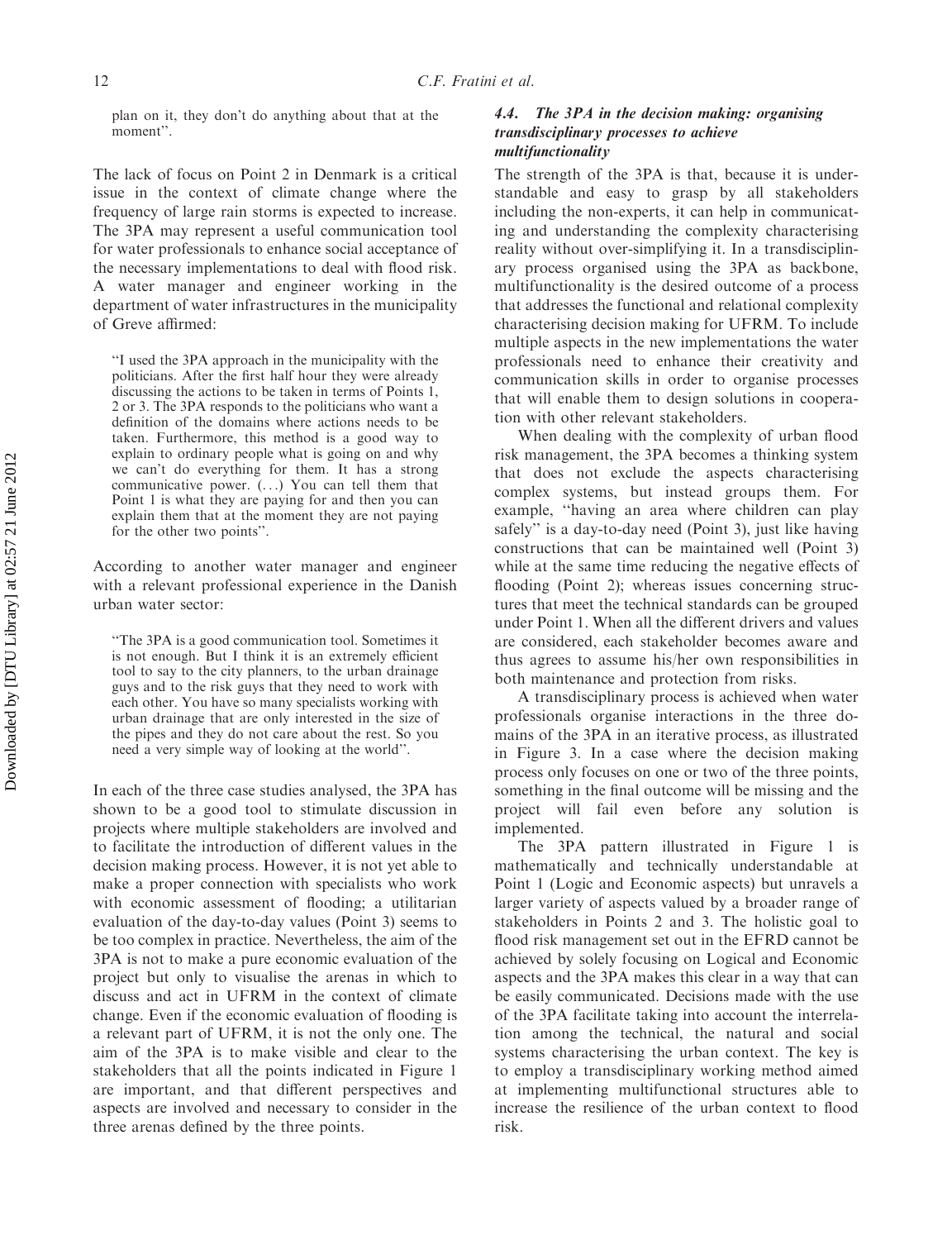**Organising interactions** Point 1 Domain of standards between water professionals Organising interactions with Point 3 people that live, work and Domain of day to day recreate in the area values Point 2 Organising interactions with Domain of spatial spatial planners and planning designers

Figure 3. The iterative process of UFRM when using the 3PA. The boxes list (non-exclusively) the main stakeholders that are important to include in the three domain discussions.

## 5. Conclusions

The European Flood Risk Directive (EFRD) requires consideration of the complexity involved in urban flood risk management (UFRM), including that urban adaptation to climate change requires measures that combine underground and above ground measures and processes. Above ground measures are inevitably area based, so their implementations involve multiple actors and multiple systems. As a result, given the functional and relational complexity involved in UFRM in the context of climate change, more aspects need to be taken into account than in the traditional approach to UFRM based solely on below-ground sewers. Given the space constraints characterising already developed urban areas, the identification of relevant aspects valued by the multitude of stakeholders active in an urban context unveils opportunities for multifunctional solutions that create value in addition to managing flood risk.

The Three Points Approach (3PA) poses that water engineers should take into account three domains for action in UFRM: (1) technical optimisation dealing with standards and guidelines for urban drainage systems; (2) *spatial planning* making the urban area more resilient to future changing conditions; and (3) day-to-day values enhancing support and awareness among stakeholders and thus creating a solid base for social preparedness and maintenance of urban infrastructures. Each domain has its own characteristics, and in each of them different aspects play main roles and thus different stakeholders need to be involved.

The 3PA tool emerged from practical experiences with UFRM and was designed to fill the communication gap existing between the water engineers, in charge of the management of urban flooding, and the multitude of other stakeholders involved in the urban

decision making processes. The 3PA enables water professionals to communicate about options for managing flood risk by organising the discussion in three arenas represented by each of the domains introduced by the 3PA. As a result, each stakeholder is more likely to participate and support the project without necessarily denying their own values and expectations. This potentially increases awareness, objectivity and flexibility, and facilitates mediation and knowledge transfer among the stakeholders involved in developing effective strategies for local adaptation to climate change.

The use of the 3PA in practice has proven it to be a communication tool that allows a direct connection to be maintained with the complexity characterising reality in UFRM. It allows water professionals to address the relational complexity characterising UFRM in the context of climate change in a pedagogic manner, thus facilitating the organisation of decision making with the use of transdisciplinarity. Multifunctional solutions for UFRM are an expected outcome of transdisciplinary processes organised with the 3PA. Multifunctionality and transdisciplinarity address the functional and relational complexity of the urban area and thus creates opportunities for consensus in a decision making process where many stakeholders are involved.

As a conclusion, the 3PA is an efficient communication tool that can be used to give form and content in practice to the European Flood Risk Directive when designing local strategies for urban adaptation to climate change.

#### Acknowledgements

Part of this work was conducted during an internship at TAUW B.V. in The Netherlands, and we gratefully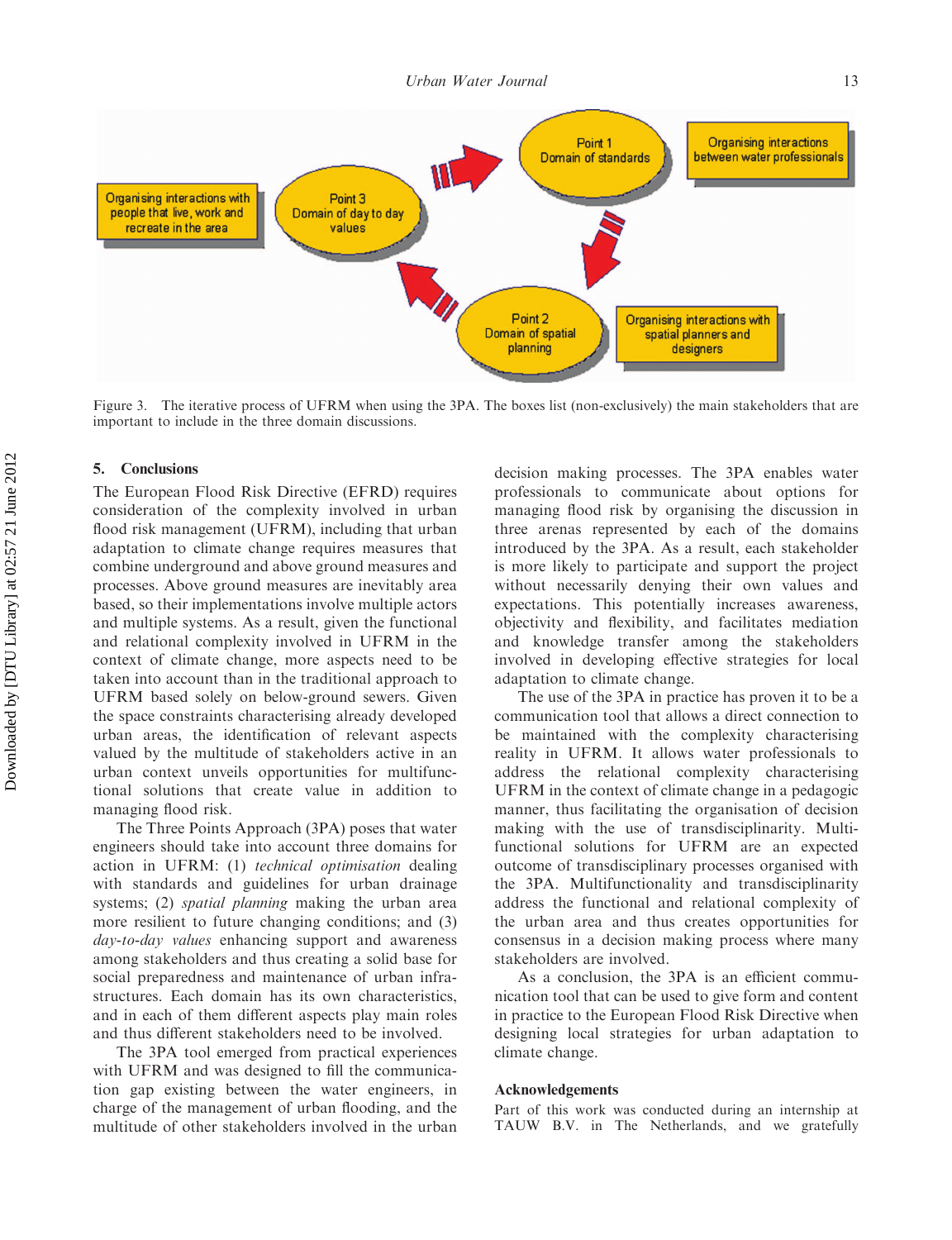acknowledge the logistic support and continuous encouragement for pursuing the topic received from Lisbet Timan, Roel Valkman and Andre Oldenkamp. The 35 interviewees involved during this study are thanked for the time they have dedicated to help our research, and especially Kees Aardenburg, Han van Eijnsbergen, Mark Ruish and Ellen Kelder (from the municipalities of Dordrecht and Egmond aan Zee) and Birgit Paludan and Lina Nyboe (from Greve municipality) are thanked for facilitating the interview campaigns conducted in the cities and providing information of various kinds. Finally, we thank a range of water professionals and colleagues for contributing with factual information and personal perspectives on UFRM and the 3PA: Jens Jørgen Linde, Nanna Hoeegh Nielsen and Soeren Feiberg-Rasmussen (PH-Consult, Denmark), Ole Mark (DHI, Denmark) and Karsten Arnbjerg-Nielsen (formerly COWI, Denmark, now DTU Environment).

#### References

- Abebe, A.J. and Price, R.K., 2005. Decision support system for urban flood management. Journal of Hydroinformatics, 7 (1), 3–15.
- Ahern, J., 2011. From fail-safe to safe-to-fail: Sustainability and resilience in the new urban world. Landscape and Urban Planning, 100, 341–343.
- Arnbjerg-Nielsen, K., 2012. Quantification of climate change effects on extreme precipitation used for high resolution hydrologic design. Urban Water Journal. 9, 57–65.
- Ashley, R.M., et al., 2007a. Towards integrated approaches to reduce flood risk in urban areas. In: R. Asheley, et al., eds. Advance in Urban Flood Management, London: Taylor and Francis Group, 415–432.
- Ashley, R.M., et al., 2007b. Sewer system design moving into the 21st century – a UK perspective. Water Science  $\&$ Technology, 55 (4), 273–281.
- Bak, P., 1996. How nature works, the science of self-organize criticality. New York: Copernicus, Springer-Verlag.
- Bomans, K., et al., 2010. Underrated transformations in the open space – the case of an urbanized and multifunctional area. Landscape and Urban Planning, 94, 196– 205.
- Brilly, M., 2007. Local flood defence systems in europe. In: R. Asheley, et al., eds. Advance in urban flood management. London: Taylor and Francis Group, 321–338.
- Brown, R., 2005. Impediments to integrated urban stormwater management: the need for institutional reforms. Environmental Management, 36 (3), 455–468.
- Butler, D. and Davies, J.W., 2000. Urban drainage. 2nd ed. London: Spon Press, Tailor & Francis Group.
- EN 752:2008. 2008. Drain and sewer systems outside buildings. European Committee for Standardization (CEN): Brussels. Available from: http://www.scribd.com/doc/ 74832299/BS-en-752-Drainage-and-Sewer-Systems-Outside-Buildings [Accessed 11 June 2012].
- Commission of the European Communities, 2009. White paper – adapting to climate change: towards a European framework for action, {SEC(2009) 386} {SEC(2009) 387} {SEC(2009) 388} /\* COM/2009/0147 final \*/. EU Publication Office: Brussels. Available from: http://eurlex.europa.eu/LexUriServ/LexUriServ.do?uri=COM:2009: 0147:FIN:EN:PDF [Accessed 11 June 2012].
- Dooyeweerd, H., 1953. A new critique of theoretical thought. Philadelphia: The Presbyterian and Reformed Publishing Company.
- European Council, 2007. Directive 2007/60/EC on the assessment and management of flood risks (Text with EEA relevance). [online]. English version. Official Journal of the European Union. Available at: [http://eur-lex.europa.](http://eur-lex.europa.eu/LexUriServ/LexUriServ.do?uri=CELEX:32007L0060:EN:NOT) [eu/LexUriServ/LexUriServ.do?uri](http://eur-lex.europa.eu/LexUriServ/LexUriServ.do?uri=CELEX:32007L0060:EN:NOT)=[CELEX:32007L0060:](http://eur-lex.europa.eu/LexUriServ/LexUriServ.do?uri=CELEX:32007L0060:EN:NOT) [EN:NOT](http://eur-lex.europa.eu/LexUriServ/LexUriServ.do?uri=CELEX:32007L0060:EN:NOT) [Accessed 7 February 2008].
- FAO and the Ministry of Agriculture, Nature Management and Fisheries of the Netherlands, 1999. Sustaining the multiple functions of agricultural biodiversity: background paper 1: agricultural biodiversity. In: FAO/NL Conference on the Multifunctional Character of Agriculture and Land. 12–17 September 1999, Maastricht, Netherlands.
- Füssel, H.M., 2007. Vulnerability: a generally applicable conceptual framework for climate change research. Global Environmental Change, 17 (2), 155–167.
- Füssel, H.M. and Klein, R.J.T., 2006. Climate change vulnerability assessments: an evolution of conceptual thinking. Climatic Change, 75, 301–329.
- Gehl, J., 1987. Life between buildings: using public space. Translated by Jo Koch. New York: Van Nostrand Reinhold.
- Gehl, J., 2010. Cities for people. Washington, DC: Island Press.
- Geldof, D.G., 1995a. Policy analysis and complexity a nonequilibrium approach for integrated water management. Water Science and Technology, 31 (8), 301–309.
- Geldof, D.G., 1995b. Adaptive water management: integrated water management on the edge of chaos. Water Science and Technology, 32 (1), 7-13.
- Geldof, D.G., 2005. Coping with complexity in integrated water management. On the road to interactive implementation. English translation by Woutera Translations, Nijmegen. Deventer, the Netherlands: Tauw B.V.
- Geldof, D.G., et al., 2007. Het Waterschap in de Stad (WIDS). Deventer: Tauw (project number 4374001) [online]. Available at:<http://www.geldofcs.nl/pdf/Essays/Wids.pdf> [Accessed 19th January 2011].
- Geldof, D.G., and Kluck, J., 2008. The Three Points Approach. In: Proceedings of 11th ICUD - international conference on urban drainage, 31 August–5 September 2008. Edinburgh, Scotland, UK.
- Hauger, M.B., Mouchel, J.M., and Mikkelsen, P.S., 2006. Indicators of hazard, vulnerability and risk in urban drainage. Water Science & Technology, 54 (6-7), 441-450.
- Harremoës, P., et al., 2005. Design of sewers during wet weather (In Danish: Funktionspraksis for afløbssystemer under regn). Paper No. 27. The Water Pollution Committee of the Society of Danish Engineers.
- Healey, P., 2006. Relational complexity and the immaginative power of strategic spatial planning. European Planning Studies, 14 (4), 525–546.
- Hofstede, G. and Hofstede, G.J., 2005. Cultures and organizations software of the mind, intercultural cooperation and its importance for survival. New York: MacGraw-Hill.
- Jensen, M.B., 2008. Stormwater management in the urban landscape. In: Proceedings of 11th ICUD - international conference on urban drainage, 31 August–5 September 2008, Edinburgh, Scotland, UK.
- Klein, J.T., et al., eds., 2001. Transdisciplinarity: joint problem solving among science, technology, and society. an effective way of managing complexity. Basel: Birkhäuser Verlag, 3–22.
- Kvale, S., 2007. Doing interviews. London: SAGE Publications.